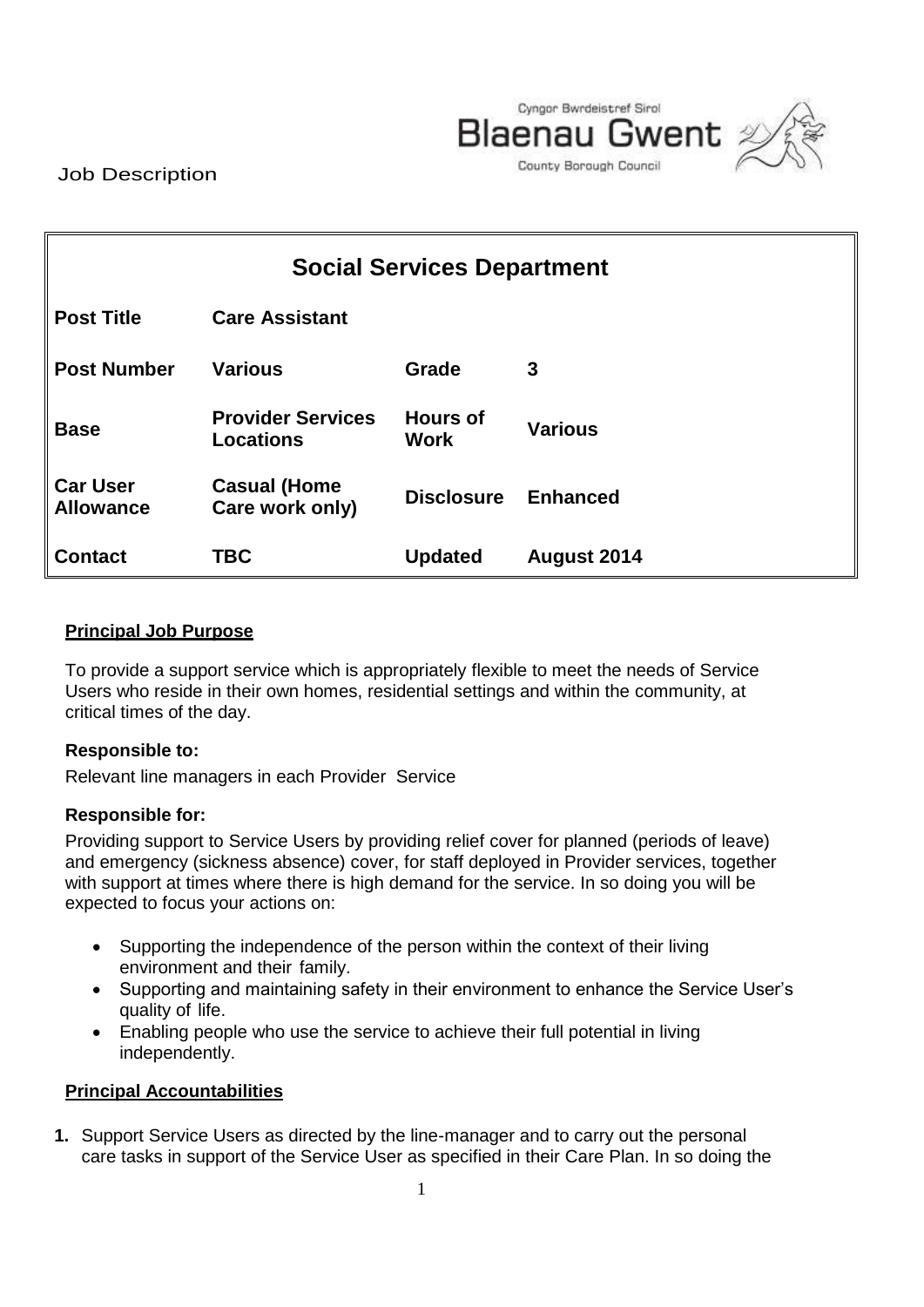carer will ensure that the following aspects of care are considered so that all actions taken help sustain, support and enhance the independence of the Service User:

- Being vigilant for signs of distress or anxiety in Service Users; any deterioration in physical and/or mental health, or safety of the environment, and to report these as a matter of urgency to the relevant Line Manager.
- Carrying out all tasks in a way that demonstrates respect for the privacy, dignity and value of all Service Users, irrespective of severity of disability or personal circumstances.
- Summoning appropriate assistance in an emergency, in accordance with the relevant procedure.
- **1.2** Undertake a range of duties of staff for whom you are providing cover by providing personal care and assistance for Service Users. This will also involve caring and supporting Service Users who have a terminal illness.
- **1.3** Respond to emergency alerts from Service Users living alone in the Community.

## **2. Personal Care:**

- **2.1**Attend to personal tasks as allocated and similarly undertake the functions outlined by the respective Managers in any other setting to which you are deployed. In attending to allocated tasks across services the following actions will apply, dependent on Service User needs:
	- Assist Service Users in and out of bed as directed by the Care Coordinator/Team Leader/Support worker and in accordance with agreed procedures.
	- Assist Service Users to eat and drink.
	- Assist Service Users in turning to relieve pressure areas.
	- Assist Service Users in dressing/undressing, care of aids and personal equipment, e.g. hearing aids, glasses, dentures, etc.
	- Assist Service Users in maintaining personal hygiene, e.g. washing, shaving, and bathing.
	- Assist and enable the Service User to manage their continence
	- Assist Service Users in toileting, emptying commodes and disposing of incontinence pads.
	- Support Service Users to manage their own medication where appropriate in line with agreed departmental policy & procedure.
	- Develop and maintain a good working and trusting relationship with the client by promoting anti-discriminatory practice; confidentiality of information; supporting rights and choices; acknowledging individuals personal beliefs and identity; supporting Service User through effective communication.
- **2.2.** In completing these tasks you will ensure that the client's dignity and self-esteem are maintained at all times
- **2.3.** Encourage Service Users to build/regain confidence and basic skills.

#### **3. Domestic**

The following tasks are seen as being required in some instances and if required will be specified in the Care Plan.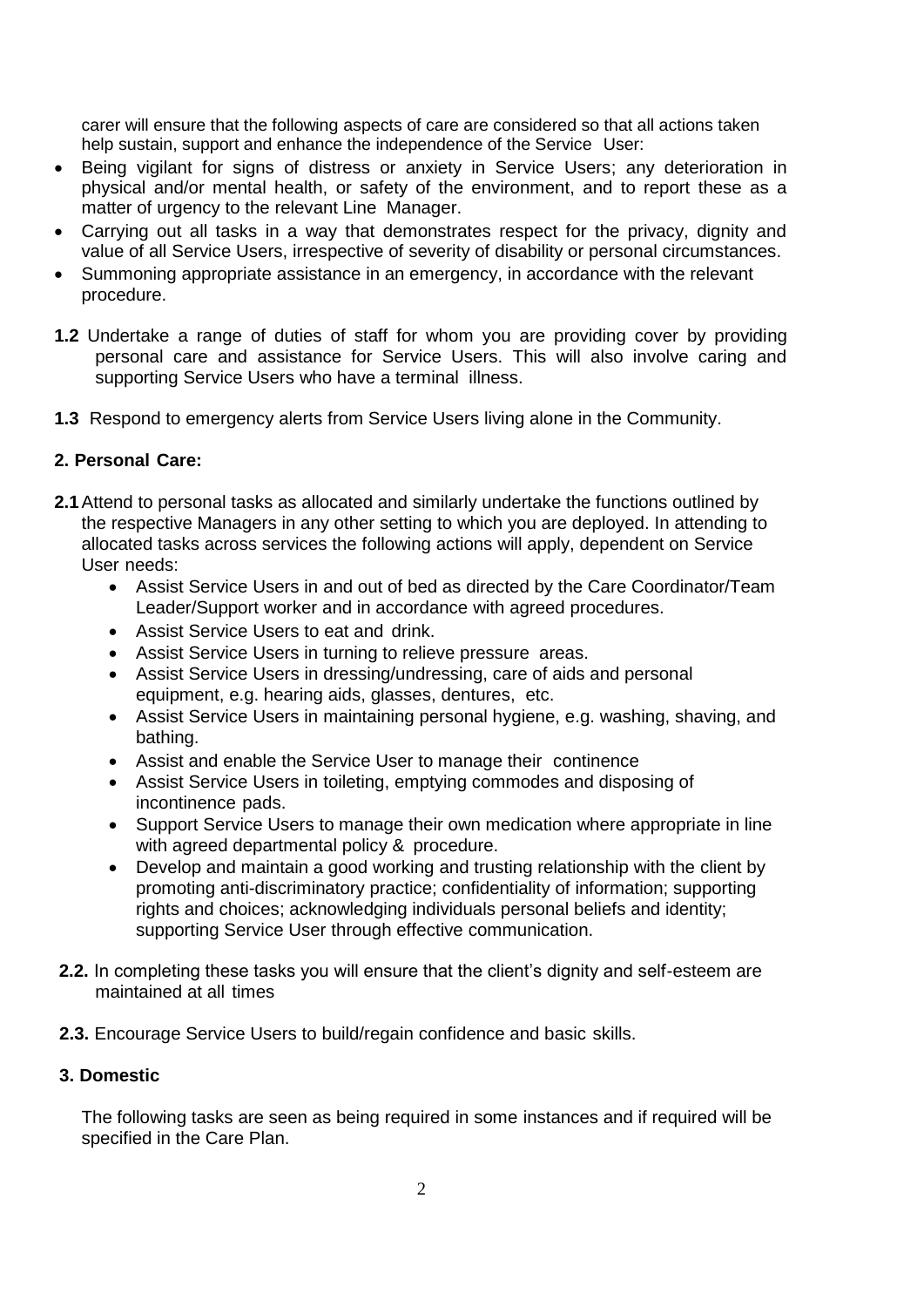- Assist service users to maintain the cleanliness of their home, to meet with health and safety requirements.
- Assist service users to operate sources of warmth.
- Assist service users to prepare meals and/or demonstrate to the Service User how to use the equipment available.
- Assist service users to launder and iron clothes and/or bed linen as required.
- **4. Social**  actively encourage Service Users, according to their capabilities, to participate in social activities. This is to be achieved by:
	- Recognising elements of the Care Plan which specifically specifies the need for the Service User to engage in activities outside the home and encouraging participation.
	- Providing support as part of a caring team by liaising with named informal carers, other agencies or professionals as necessary, to promote the continuing involvement in social activities.

# **5. Collaboration with other Agencies.**

- Assist management to maintain good liaison with other personnel involved in the care of the Service User, i.e. Community Nurses, Social Workers, G.P's, etc., as part of a caring team.
- Support the delivery of specific programmes given by Therapists.
- Assist the Service User in programmes to improve functional ability.

# **6. General Duties**

- Provide meaningful and appropriate levels of care to users in full accordance with the domiciliary standards that are specified by the Care and Social Service Inspectorate Wales (CSSIW)
- Observe confidentiality in all areas of work, as necessary, recognising particularly the vulnerability of the Service Users
- Contribute to the individual care & service planning process; write reports and attend meetings and care reviews as necessary.
- Communicate with colleagues to ensure there is openness on actions taken in support of the Service User.
- Maintain records as required, reporting and recording in an appropriate manner, matters relating to Service Users.
- Maintain effective liaison across community provider teams and with other agencies involved in caring for the Service User.
- Participate in staff meetings, staff supervision, and staff development.
- Participate in training courses as required.

# **6.1 Car Driver**

 Use own car to undertake appropriate duties in specific services I.e. (Home Care only)

# **7. Decision Making Authority**

 Be responsible for any day to day decisions within the confines of the duties allocated and Job Description.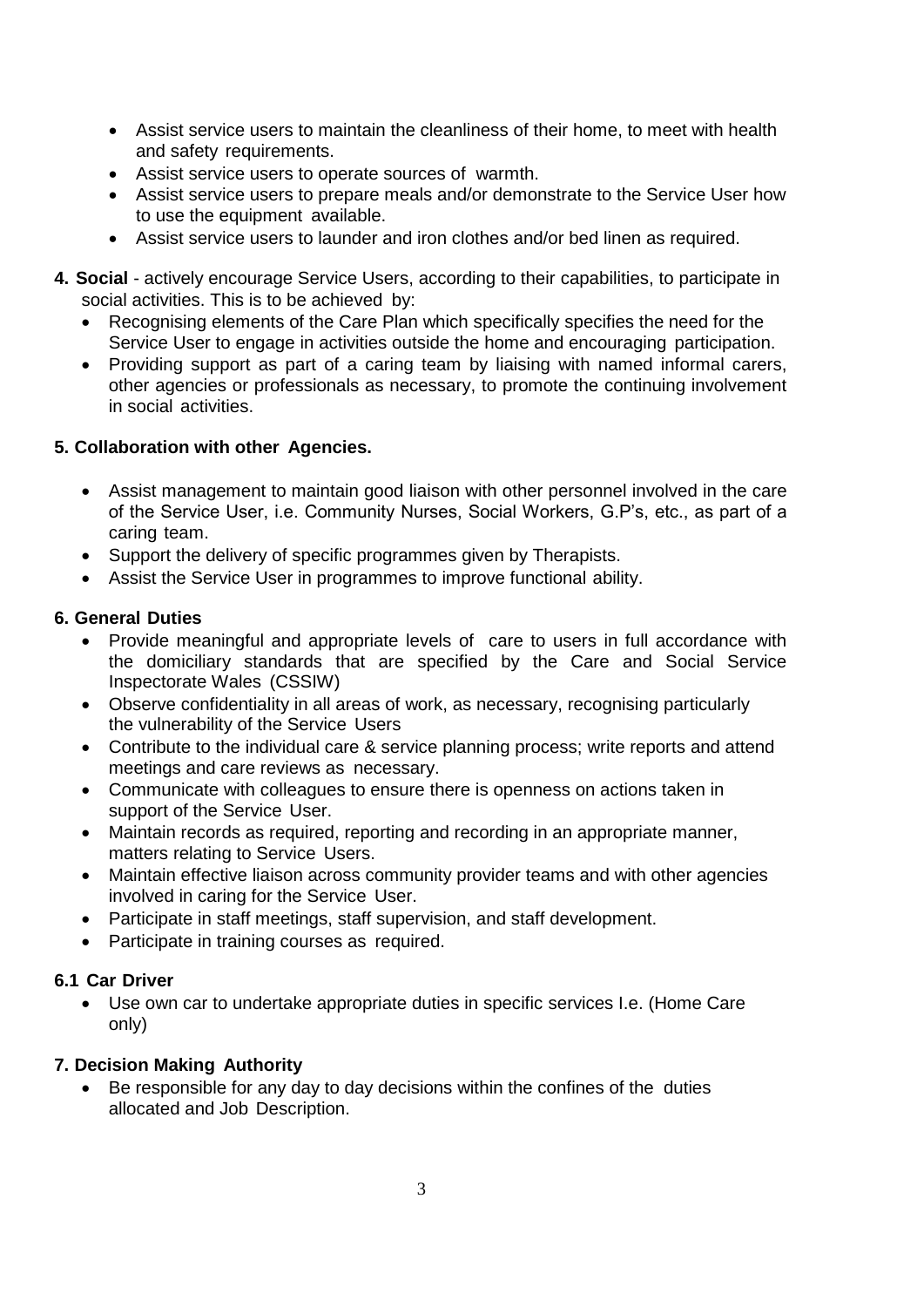## **8. Corporate Compliance**

- To comply with the relevant sections of the Authority's policy statement on Health, Safety and Welfare at Work.
- To adhere to the principles of the Corporate Equality Policy and ensure commitment to antidiscriminatory practice.

## **9. Other Duties**

Any other duties that reasonably fall within the responsibilities for this post.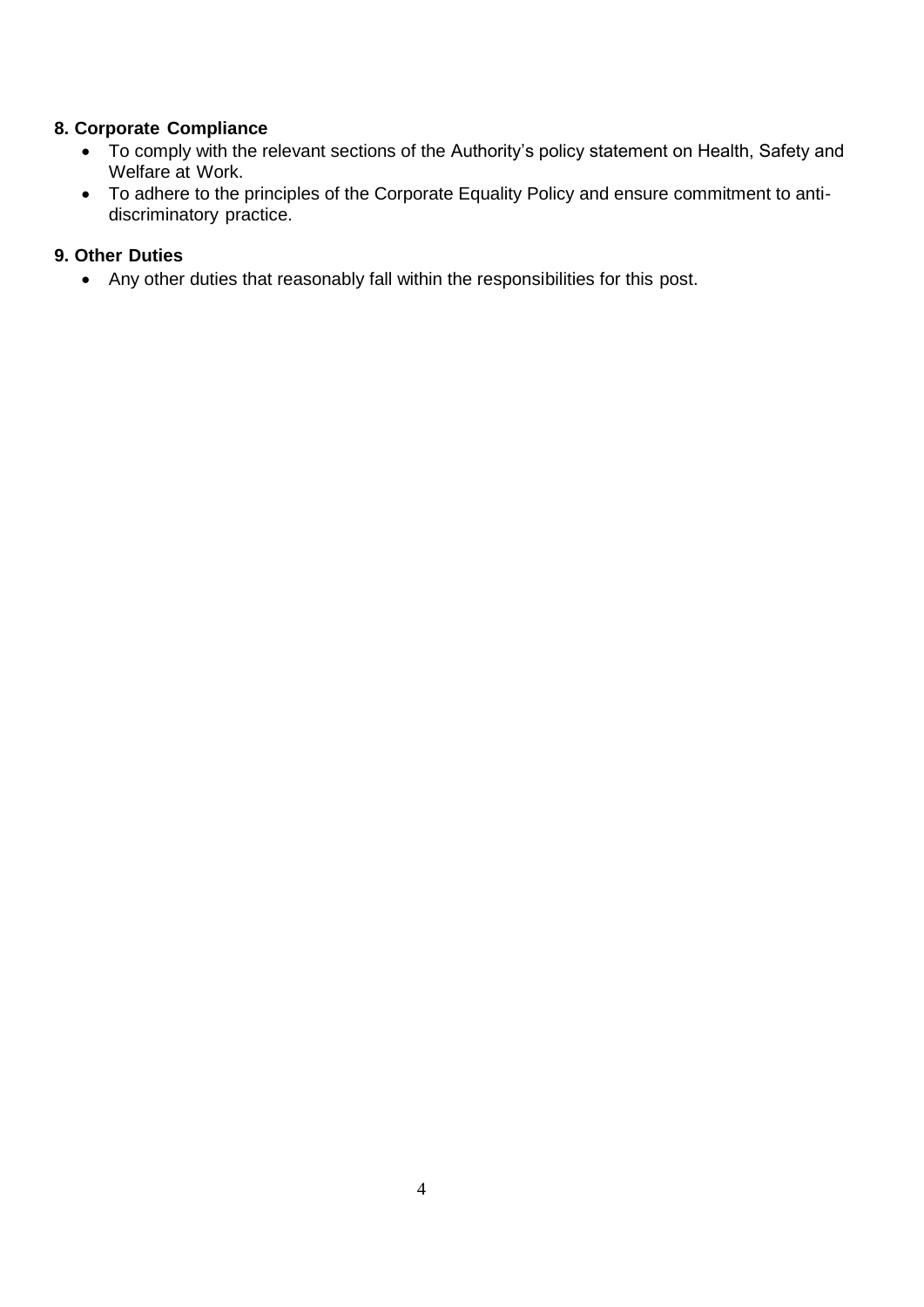

# **Person Specification – Non Managerial**

| 1. Qualifications & experience                                                                                                                                                 | <b>Assessment Method</b> |                     |           |                           |                        |
|--------------------------------------------------------------------------------------------------------------------------------------------------------------------------------|--------------------------|---------------------|-----------|---------------------------|------------------------|
| Qualifications/relevant experience                                                                                                                                             | Essential /<br>Desirable | Application<br>Form | Interview | Other (please<br>specify) | Probationary<br>Period |
| NVQ Level 2 Care Award or working towards the<br>award.<br>If not qualified will be expected to complete NVQ 2<br>within 18 months of course commencement if not<br>qualified. | Essential                |                     |           | Supervision               |                        |
| Other experience                                                                                                                                                               |                          |                     |           |                           |                        |
| Experience in a paid/unpaid role working<br>in a care or community support setting.                                                                                            | Desirable                |                     |           |                           |                        |
| Knowledge/Skills                                                                                                                                                               |                          |                     |           |                           |                        |
| Understand the effects of ageing, disability, incapacity<br>and illness and how this can impact on a clients' well<br>being                                                    | Desirable                |                     |           |                           |                        |
| Have an understanding of the relevant Health and Safety<br>Legislation for Movement and Handling                                                                               | Desirable                |                     |           |                           |                        |
|                                                                                                                                                                                |                          |                     |           |                           |                        |
| 2. Special Requirements                                                                                                                                                        | Essential /<br>Desirable | Application<br>Form | Interview | Other (please<br>specify) | Probationary<br>Period |
| <b>Aptitudes</b><br>Be able to communicate effectively verbally and<br>$\bullet$<br>in writing                                                                                 | Essential                |                     |           |                           |                        |
| Good presentation skills<br>Ability to assist staff in promoting the rights and<br>$\bullet$                                                                                   | Desirable                |                     |           |                           |                        |
| choices of Service Users<br>Abillity to work to deadlines and timescales<br>٠                                                                                                  | Essential<br>Essential   |                     |           |                           |                        |
| Be able to work without close supervision<br>$\bullet$<br>Be committed to learning and developing own<br>$\bullet$                                                             | Essential                |                     |           |                           |                        |
| skills, in addition to supporting the development<br>of learning in others                                                                                                     | Essential                |                     |           |                           |                        |
| Driving licence with access to car for work<br>$\bullet$<br>purposes (Home Care only)                                                                                          | <b>Essential</b>         |                     |           |                           |                        |
| <b>Personal Attributes</b><br>Understand and respect the principles of<br>$\bullet$                                                                                            | Essential                |                     |           |                           |                        |
| confidentiality<br>Demonstrate clealry an anti-discriminatory value<br>$\bullet$<br>base                                                                                       | Essential                |                     |           |                           |                        |
| Demonstrate a commitment to continual<br>development                                                                                                                           | Essential                |                     |           |                           |                        |
| <b>Equal Opportunities</b><br>Understand and demonstrate a willingness to promote<br>positively the Equal Opportunities Policy of Blaenau<br>Gwent County Borough Council      | Essential                |                     | $\Box'$   |                           |                        |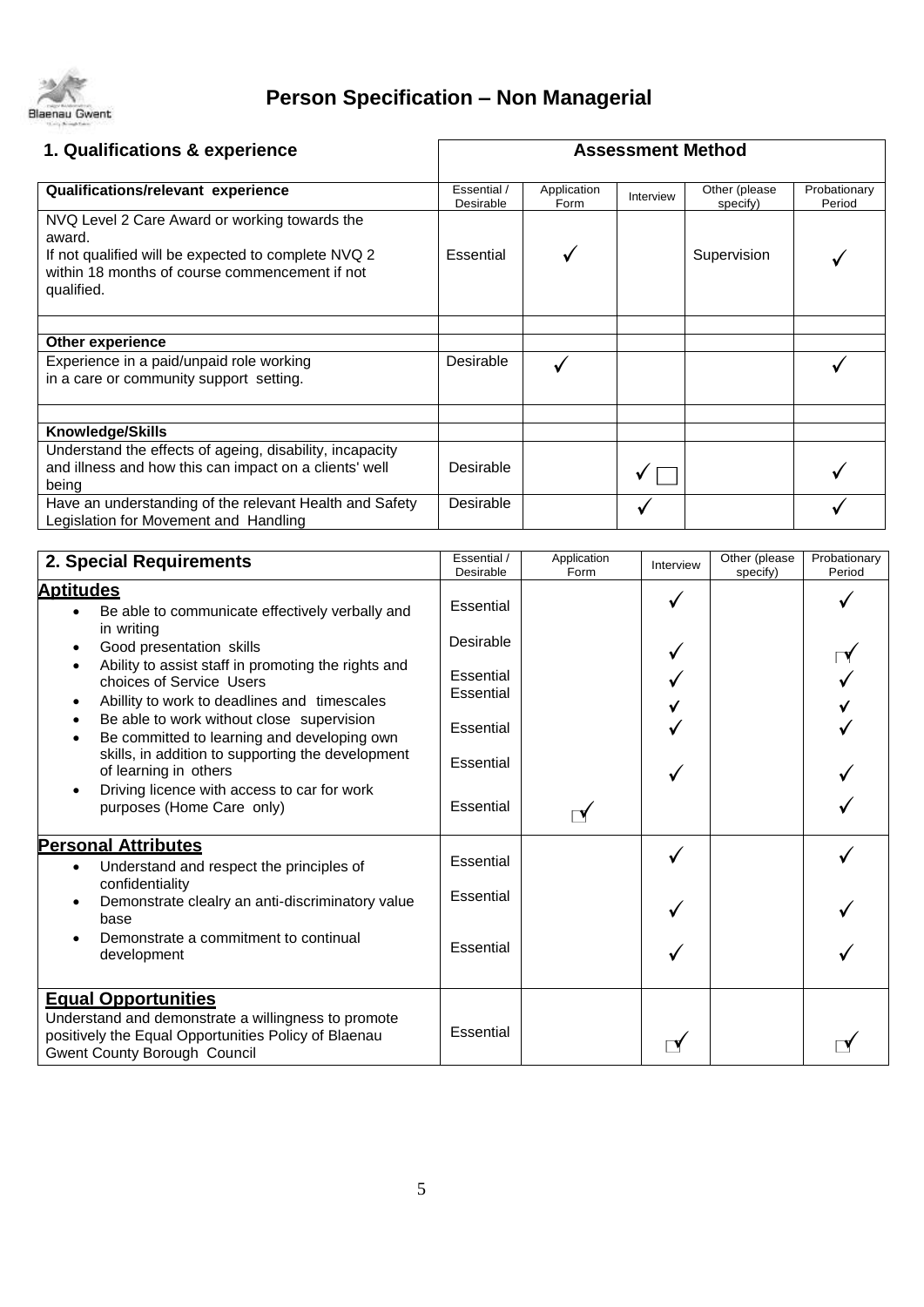### 3**. Personal Competencies**

All competencies are regarded as essential, although it is recognised that some may be achieved over a period of time. All employees are expected to continually develop their competencies in line with the appropriate framework.

In addition to those assessed as part of the recruitment process, competencies will be assessed during the probationary period and afterwards through the

**Assessment Method**

| Authority's performance coaching scheme. |                                                                       |              |           |                                                                                      |                                                    |
|------------------------------------------|-----------------------------------------------------------------------|--------------|-----------|--------------------------------------------------------------------------------------|----------------------------------------------------|
| Topic                                    | Competencies                                                          | App.<br>Form | Interview | Other e.g. presentation,<br>discussion group,<br>simulation, etc (please<br>specify) | Probationary<br>Period/<br>Performance<br>Coaching |
| <b>Delivering</b>                        | Plans ahead, organises work in                                        |              |           |                                                                                      |                                                    |
| the service                              | advance                                                               |              |           |                                                                                      |                                                    |
|                                          | Involves line<br>manager/colleagues in setting<br>and meeting targets |              |           |                                                                                      |                                                    |
|                                          | Reorganises work when<br>necessary                                    |              |           |                                                                                      |                                                    |
|                                          | Sees tasks through to<br>completion whenever possible                 |              |           |                                                                                      |                                                    |
|                                          | Seeks help if workload becomes<br>unmanageable                        |              |           |                                                                                      |                                                    |
|                                          | Uses initiative to report issues<br>that arise that impact on others  |              |           |                                                                                      |                                                    |

|                                |                                                                        | <b>Assessment Method</b> |                  |                                                                                      |                                                    |
|--------------------------------|------------------------------------------------------------------------|--------------------------|------------------|--------------------------------------------------------------------------------------|----------------------------------------------------|
| Topic                          | Competencies                                                           | App.<br>Form             | <b>Interview</b> | Other e.g. presentation,<br>discussion group,<br>simulation, etc (please<br>specify) | Probationary<br>Period/<br>Performance<br>Coaching |
| <b>Improvement</b><br>& Change | Is prepared to try new things &<br>feed back results                   |                          |                  |                                                                                      |                                                    |
|                                | Understands that changes are<br>needed if things are to be<br>improved |                          |                  |                                                                                      |                                                    |
|                                | Finds new and creative ways of<br>doing things better                  |                          |                  |                                                                                      |                                                    |
|                                | Actively seeks to develop own<br>skills and knowledge                  |                          |                  |                                                                                      |                                                    |
|                                | Learns from mistakes &<br>welcomes constructive<br>feedback            |                          |                  |                                                                                      |                                                    |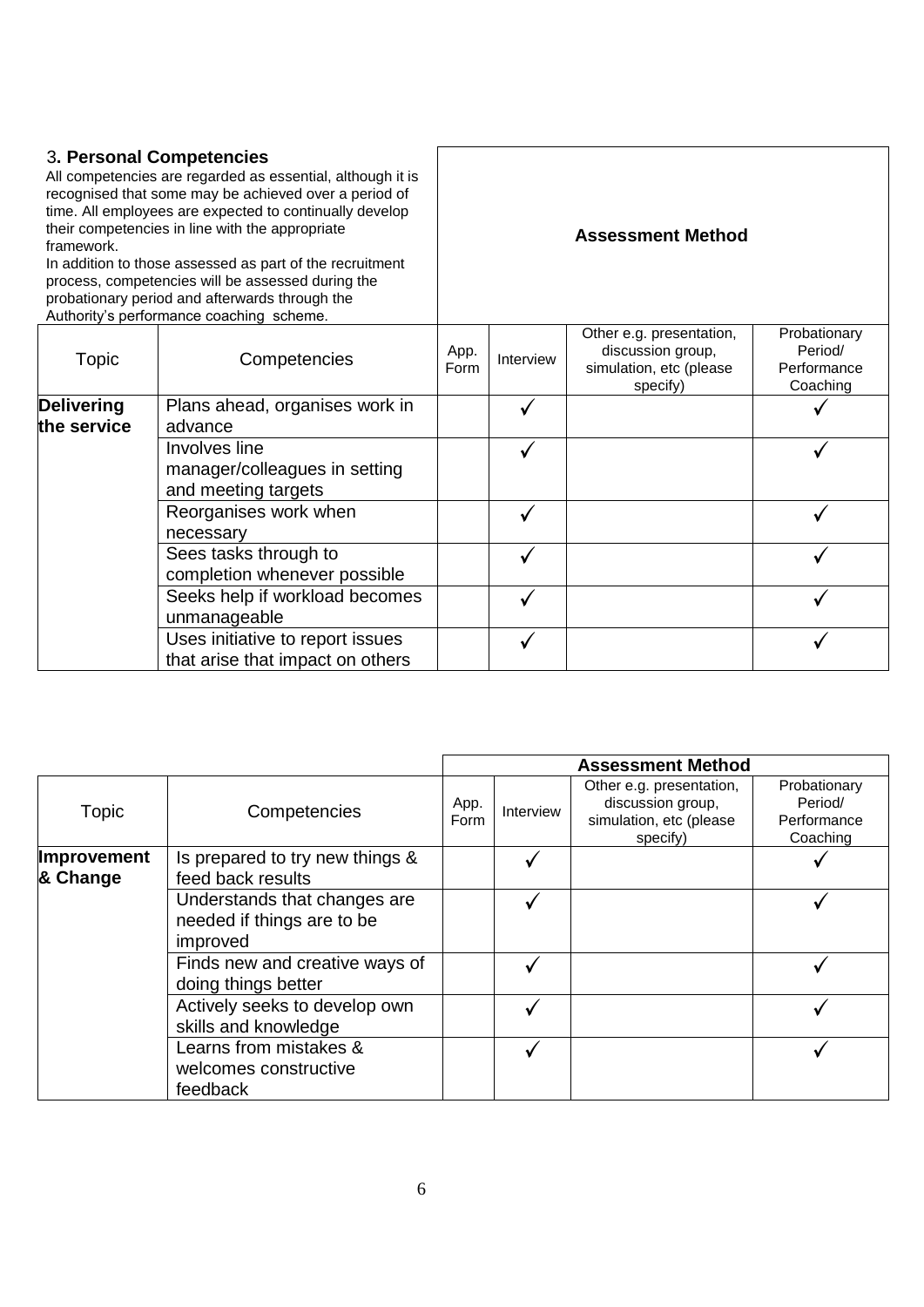|                                                  |                                                                                                             |              |           | <b>Assessment Method</b>                                                             |                                                    |
|--------------------------------------------------|-------------------------------------------------------------------------------------------------------------|--------------|-----------|--------------------------------------------------------------------------------------|----------------------------------------------------|
| Topic                                            | Competencies                                                                                                | App.<br>Form | Interview | Other e.g. presentation,<br>discussion group,<br>simulation, etc (please<br>specify) | Probationary<br>Period/<br>Performance<br>Coaching |
| Providing<br><b>Excellent</b><br><b>Customer</b> | Recognises the importance of<br>high standards of customer<br>service                                       |              |           |                                                                                      |                                                    |
| <b>Service</b>                                   | Is committed to providing an<br>excellent service to the all the<br>citizens of Blaenau Gwent               |              |           |                                                                                      |                                                    |
|                                                  | Understands the links between<br>own professionalism and the<br>possible impact on the<br>Authority's image |              |           |                                                                                      |                                                    |
|                                                  | Has a professional attitude that<br>sets an example to colleagues                                           |              |           |                                                                                      |                                                    |
|                                                  | Takes pride in own work and<br>that of colleagues                                                           |              |           |                                                                                      |                                                    |
|                                                  | Is respectful, courteous and<br>helpful at all times                                                        |              |           |                                                                                      |                                                    |

|                               |                                                                                             |              |           | <b>Assessment Method</b>                                                             |                                                    |
|-------------------------------|---------------------------------------------------------------------------------------------|--------------|-----------|--------------------------------------------------------------------------------------|----------------------------------------------------|
| <b>Topic</b>                  | Competencies                                                                                | App.<br>Form | Interview | Other e.g. presentation,<br>discussion group,<br>simulation, etc (please<br>specify) | Probationary<br>Period/<br>Performance<br>Coaching |
| <b>Team</b><br><b>Working</b> | Reacts constructively to others'<br>suggestions and requests                                |              |           |                                                                                      |                                                    |
|                               | Recognises potential value of<br>others' opinions and actively<br>seeks their contributions |              |           |                                                                                      |                                                    |
|                               | Asks for help when necessary                                                                |              |           |                                                                                      |                                                    |
|                               | Actively seeks to help others                                                               |              |           |                                                                                      |                                                    |
|                               | Is aware of the impact of own<br>behaviour on others                                        |              |           |                                                                                      |                                                    |